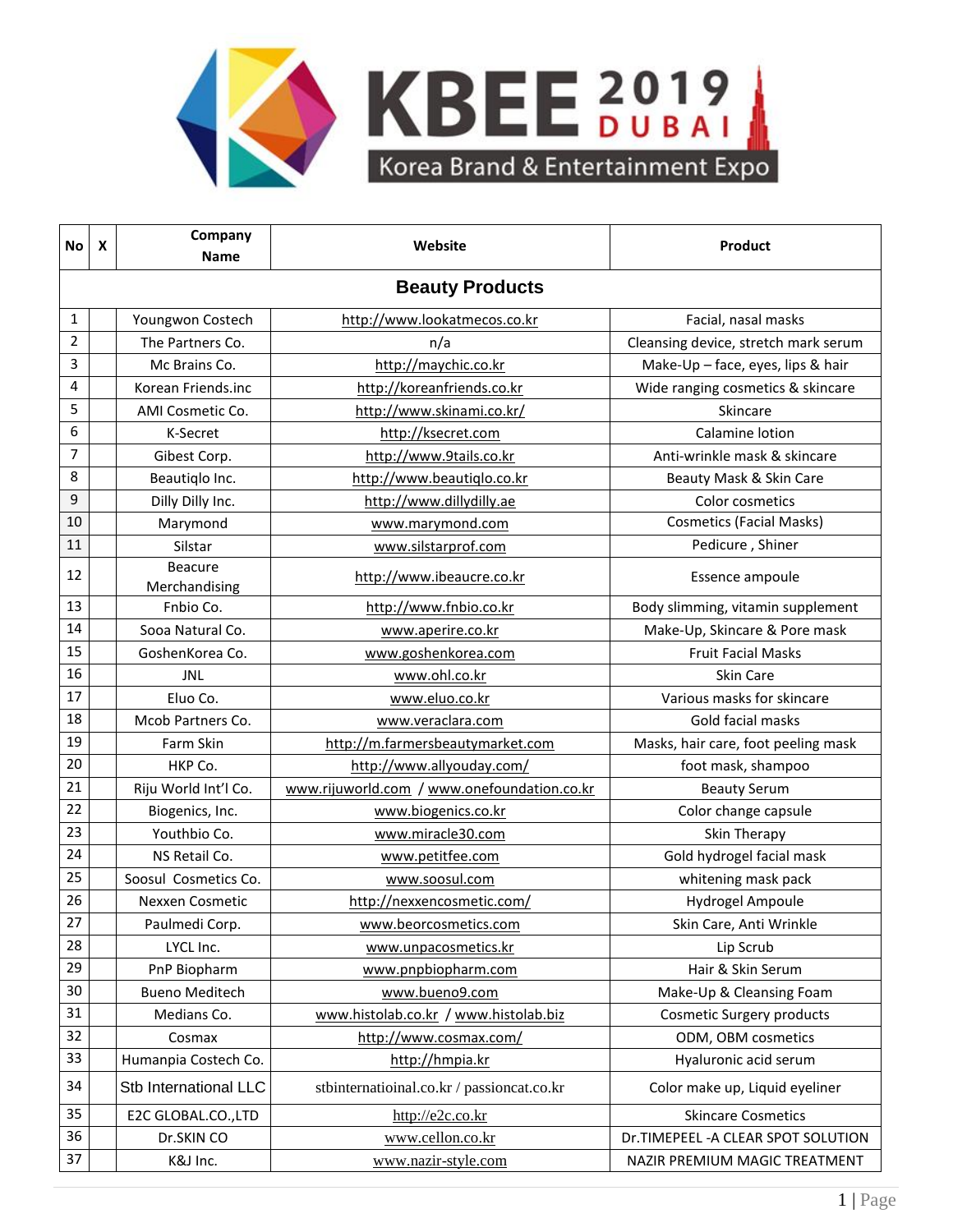| 38 | YESTOTOM Co., Ltd.                                                     | http://yestotom.co.kr/                       | MISS YONG WASABI NUDE MASK                                                                          |
|----|------------------------------------------------------------------------|----------------------------------------------|-----------------------------------------------------------------------------------------------------|
| 39 | HASCOS INC.                                                            | www.hascos.com                               | Make up base product                                                                                |
| 40 | RLAP Inc.                                                              | https://www.rovectin.co.kr/                  | Skin care cream and balm                                                                            |
|    |                                                                        | <b>Healthcare</b>                            |                                                                                                     |
| 41 | Insung Information                                                     | www.insunginfo.co.kr                         | Ionic Skincare device & Tele healthcare<br>Device                                                   |
| 42 | LemonHealthcare                                                        | www.lemonhealthcare.com                      | Tele-Healthcare app, Aesthetic Devices                                                              |
| 43 | Techheim Co.                                                           | http://www.techheim.com/                     | Mobile EMR for Hospitals                                                                            |
| 44 | Gogba Technology<br>Corp.                                              | www.goqba.com / www.wekare.net               | WeKare Platform, Intelligent Character<br>Recognition                                               |
| 45 | Vuno                                                                   | www.vuno.co                                  | Chest X-ray                                                                                         |
| 46 | Gabin                                                                  | http://www.ga-bin.com                        | <b>Medical Tourism</b>                                                                              |
| 47 | Ybg Tech                                                               | http://www.ybgtech.com                       | <b>Medical Surgical Instruments</b>                                                                 |
| 48 | Sangwon Medical<br>Foundation /<br><b>Bupyeong Himchan</b><br>Hospital | http://himchanhospital.com                   | <b>Total Knee Replacement Device</b>                                                                |
| 49 | <b>GNG Hospital</b>                                                    | https://en.gnghospital.com/                  | <b>Nasal Congestion Rhinoplasty</b>                                                                 |
| 50 | Yonsei University<br>Health<br>(Severance Hospital)                    | www.iseverance.com                           | Medical Tourism & Establishing Hospital                                                             |
| 51 | Mediplex Sejong<br>Hospital                                            | http://mediplexsjh.co.kr/index               | Medical Tourism & Establishing Hospital                                                             |
| 52 | Ilmi Dental Clinic                                                     | www.ilmidental.com                           | Oral Appliance For Apnea                                                                            |
| 53 | Hm Korean Medicine<br>Clinic                                           | www.skin8575.com                             | Overseas expansion of clinic                                                                        |
| 54 | Phil hospital                                                          | http://www.philhospital.com                  | Medical Tourism & Establishing Hospital                                                             |
| 55 | Coby Korean Medical<br>Clinic                                          | http://icoby.co.kr/                          | <b>Ointment, Mint and Moisturizers</b>                                                              |
|    |                                                                        | Food                                         |                                                                                                     |
| 56 | Young Poong Co.                                                        | www.ypfoods.co.kr                            | Korean Pancakes                                                                                     |
| 57 | SJ Core Co.                                                            | http://www.kukdduk.com                       | Korean Soup, Rice cake and Sauce                                                                    |
| 58 | Lotusact, Inc                                                          | http://www.lotusact.com                      | Cattle Foods, Animal Feed                                                                           |
| 59 | Korea Yakult Co.                                                       | http://www.hyfresh.co.kr                     | <b>Beverage</b>                                                                                     |
| 60 | Namureulsimeunsaram<br>Agricultural Co.                                | www.yeogidang.com                            | Home-made Jam, Tea & Caramel                                                                        |
| 61 | Supernaturals Co.                                                      | http://www.super-drops.com                   | Hangover cure syrup & Vitamin Water enhancer                                                        |
|    |                                                                        | <b>Lifestyle &amp; Living &amp; Services</b> |                                                                                                     |
| 62 | Bluefeel Co.                                                           | http://www.bluefeelcorp.com                  | Rechargeable handheld fan                                                                           |
| 63 | HM International                                                       | http://www.ktown4u.com                       | K-Pop CD, DVD, photobook, MD goods                                                                  |
| 64 | Studioihn                                                              | http://studioihn.com                         | Tableware & Ottchil (Lacquer)                                                                       |
| 65 | Real Identity Co.                                                      | http://www.realidentity.kr                   | All in One Smart Card & Security Devices<br>by Anti-fake Fingerprinting Biometric<br>Authentication |
| 66 | N.Thing, Inc.                                                          | https://nthing.net/default/                  | IoT smart Farming, Hydroponic farming                                                               |
| 67 | Art Cofa Co                                                            | www.artcofa.com                              | <b>Interior Curtains &amp; Cushion</b>                                                              |
| 68 | Artpad                                                                 | www.artpad.co.kr                             | Designer recycled fashion bags & cases<br>for ladies, i-pads, phones etc                            |